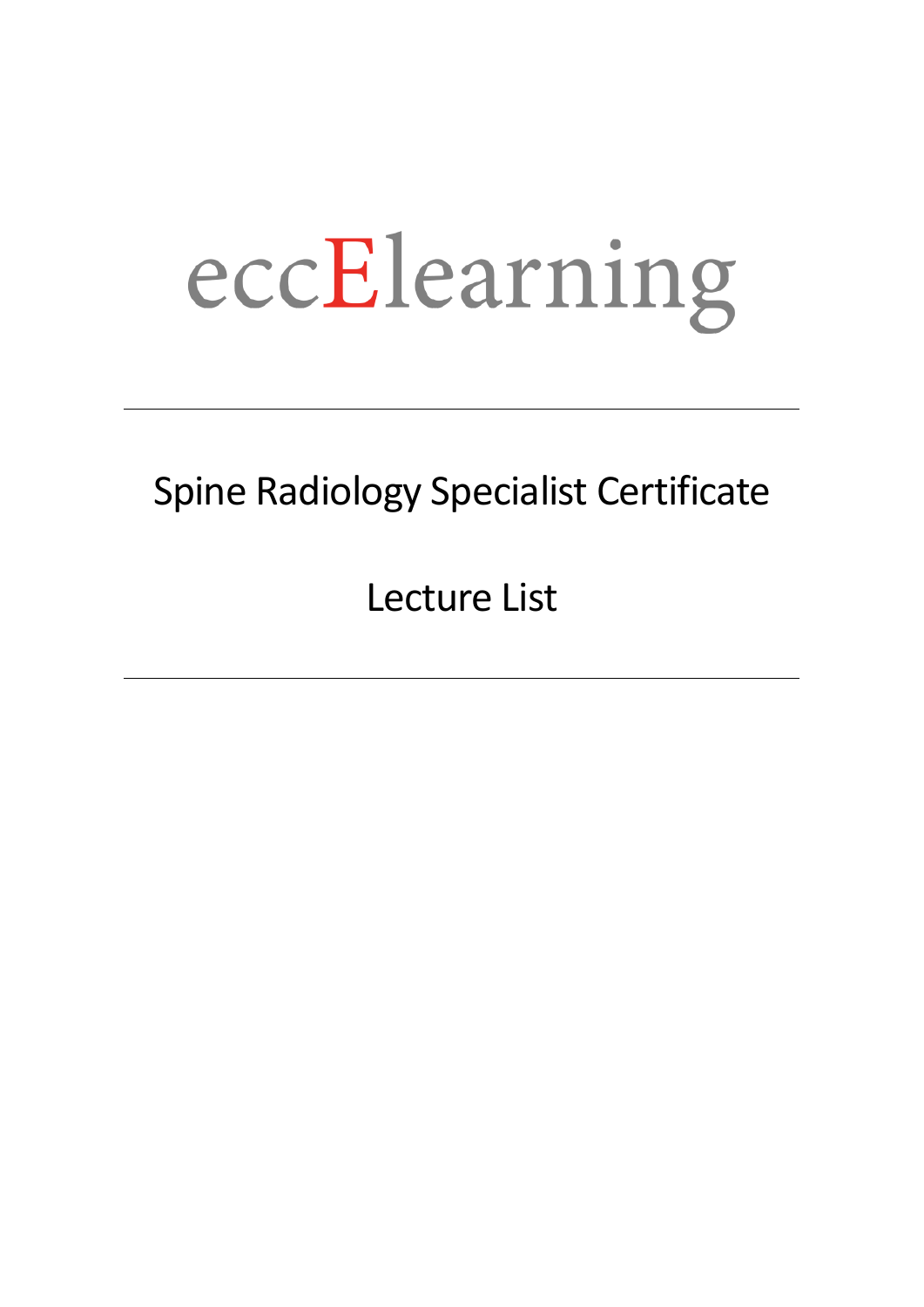## eccElearning

#### Spine Radiology Specialist Certificate

#### **Specialist Certificate Editor:** Prof Alberto Zerbi

**Estimated Study Time:** 5 weeks at 7-9 hours per week to complete all online lectures and assessments.

#### **Learning Objectives:**

- To become knowledgeable of relevant imaging modalities, including X-rays, MRI, CT, bone scans and EOS, used in the evaluation, diagnosis, and treatment of all spinal pathologies
- To be able to recognise and classify pathologies of the spine using imaging techniques and diagnostic algorithms
- To understand the role of interventional radiology in the spine
- To understand the interrelation between cost, information and safety of radiation exposure
- To be able to use relevant imaging algorithms to recognise & define post-op complications

#### **This Specialist Certificate contains these Knowledge Packages:**

| Package       | Title                                           |
|---------------|-------------------------------------------------|
| <b>KP-RBC</b> | Imaging of the Spine - Basics and Complications |
| <b>KP-RDG</b> | Imaging in the Degenerative Spine               |
| <b>KP-RDF</b> | Imaging in the Deformed Spine                   |
| <b>KP-RTS</b> | Imaging in the Traumatised Spine                |

#### **This Specialist Certificate contains the following Lectures:**

| Lecture          | <b>Title</b>                                                       |
|------------------|--------------------------------------------------------------------|
| 1.14             | <b>Imaging Studies</b>                                             |
| 2.4              | Imaging in Degenerative Cervical Conditions                        |
| 2.6              | Diagnostic Injection Studies (Interventional Radiology)            |
| 3.5 <sub>2</sub> | Imaging in Lumbar and Thoracic Disc Herniation and Lumbar Stenosis |
| 3.13             | Imaging in Degenerative Lumbar and Sacroiliac Conditions           |
| 4.2              | Adult Scoliosis and Kyphosis: Radiological Assessment              |
| 4.19             | Imaging in Spondylolisthesis                                       |
| 5.10             | Paediatric Deformities: Imaging                                    |
| 6.3              | Imaging in Sub-axial Cervical Spine Injuries                       |
| 6.8              | Imaging of the Occipito-Cervical Junction Post-Trauma              |
| 6.13             | Imaging of Thoraco-Lumbar Injuries                                 |
| 9.22             | Imaging of Early Complications                                     |
| 9.23             | Imaging of Late Complications                                      |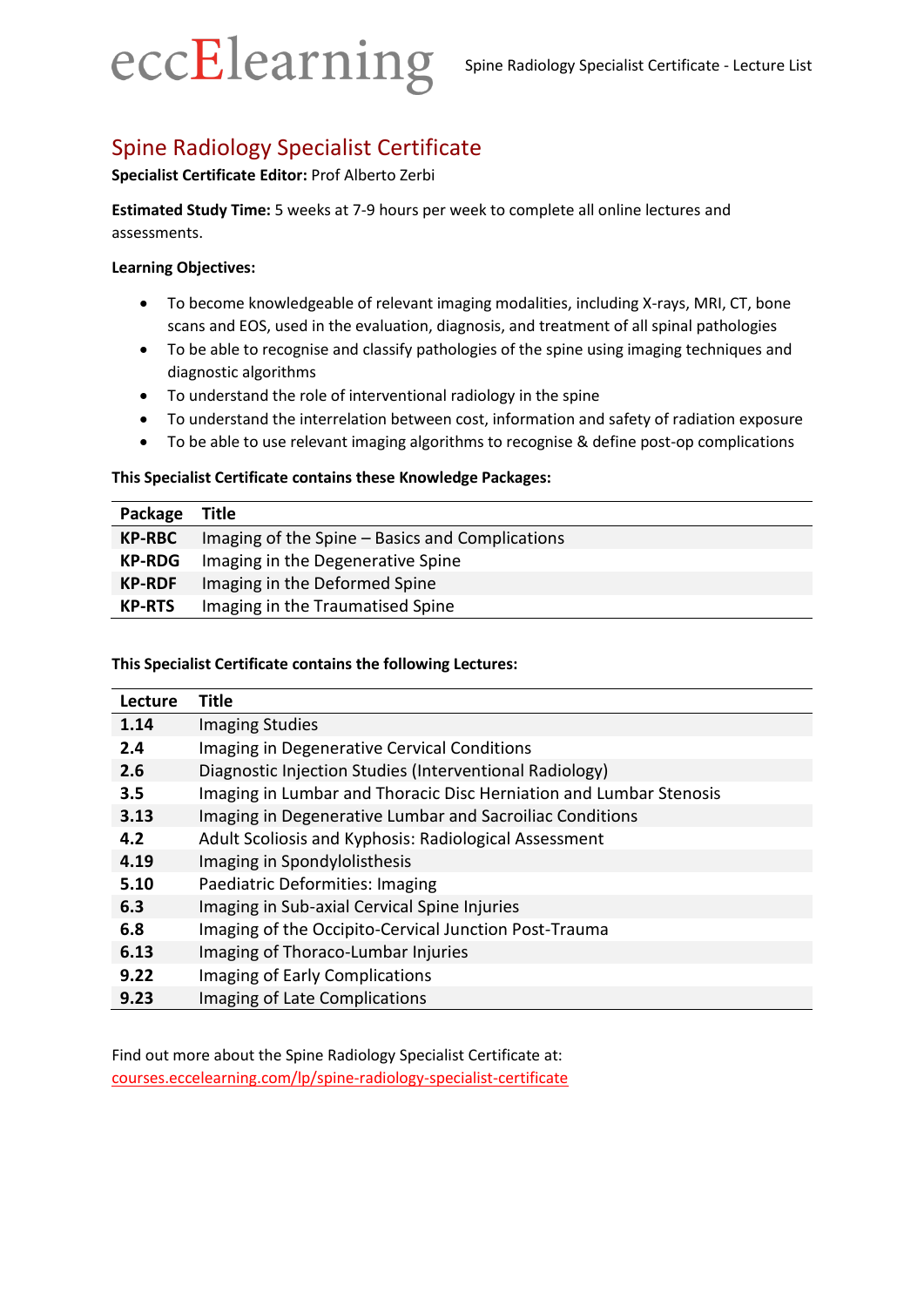

#### Knowledge Package: Imaging of the Spine – Basics and Complications

#### **This is one of four Knowledge Packages that make up the Spine Radiology Specialist Certificate.**

**Estimated Study Time:** 1 week at 7-9 hours per week to complete all online lectures & assessments.

**Learning Objectives:**

- To understand imaging techniques and technologies available for the evaluation of the spine
- To be able to recognise and define early post-operative complications by using appropriate imaging
- To be able to use appropriate imaging algorithms to recognise and define late post-operative complications
- To understand the available strategies to limit economic and radiation impact of the radiological investigation of post-operative complications

| <b>Lecture</b> | Title                          |
|----------------|--------------------------------|
| 1.14           | Imaging Studies                |
| 9.22           | Imaging of Early Complications |
| 9.23           | Imaging of Late Complications  |

Find out more about this Knowledge Package at: [courses.eccelearning.com/lp/imaging-of-the-spine](https://courses.eccelearning.com/lp/imaging-of-the-spine-basics-and-complications?utm_source=eccElearning&utm_medium=PDF&utm_campaign=Lecture-List&utm_term=&utm_content=KP-RBC)[basics-and-complications/](https://courses.eccelearning.com/lp/imaging-of-the-spine-basics-and-complications?utm_source=eccElearning&utm_medium=PDF&utm_campaign=Lecture-List&utm_term=&utm_content=KP-RBC)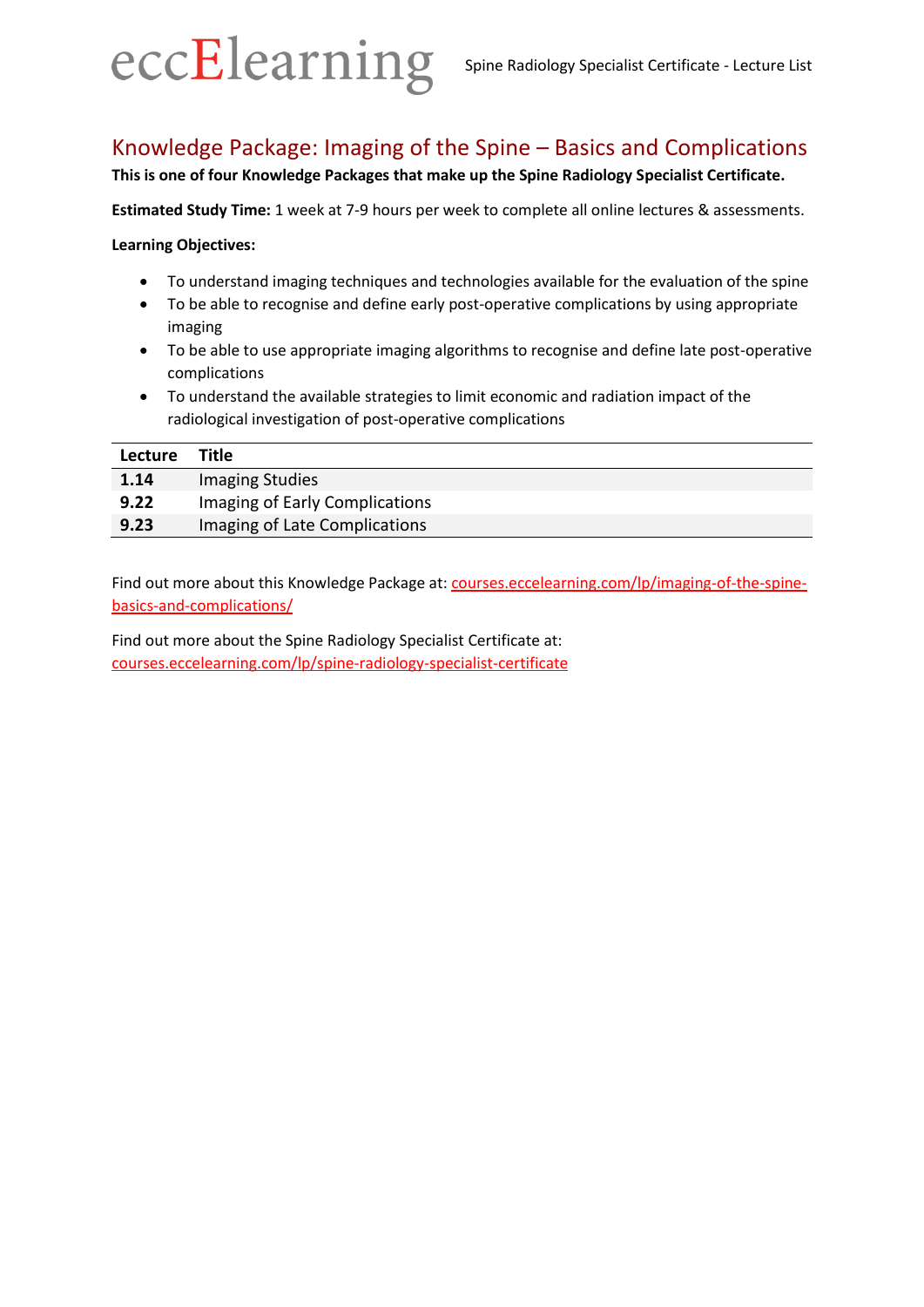

#### Knowledge Package: Imaging in the Degenerative Spine

#### **This is one of four Knowledge Packages that make up the Spine Radiology Specialist Certificate.**

**Estimated Study Time:** 1 week at 7-9 hours per week to complete all online lectures and assessments.

#### **Learning Objectives:**

- To become knowledgeable of all imaging modalities used in the evaluation and treatment of degenerative disorders of the spine
- To understand which specific imaging modalities are recommended for which patients
- To recognise pathologies in the degenerative spine using imaging techniques and diagnostic algorithms
- To understand how imaging information informs diagnosis
- To understand the role of interventional radiology in the spine

| 2.4  | Imaging in Degenerative Cervical Conditions                        |
|------|--------------------------------------------------------------------|
| 2.6  | Diagnostic Injection Studies (Interventional Radiology)            |
| 3.5  | Imaging in Lumbar and Thoracic Disc Herniation and Lumbar Stenosis |
| 3.13 | Imaging in Degenerative Lumbar and Sacroiliac Conditions           |

Find out more about this Module at: [courses.eccelearning.com/lp/imaging-degenerative-spine](https://courses.eccelearning.com/lp/imaging-degenerative-spine?utm_source=eccElearning&utm_medium=PDF&utm_campaign=Lecture-List&utm_term=&utm_content=KP-RDG)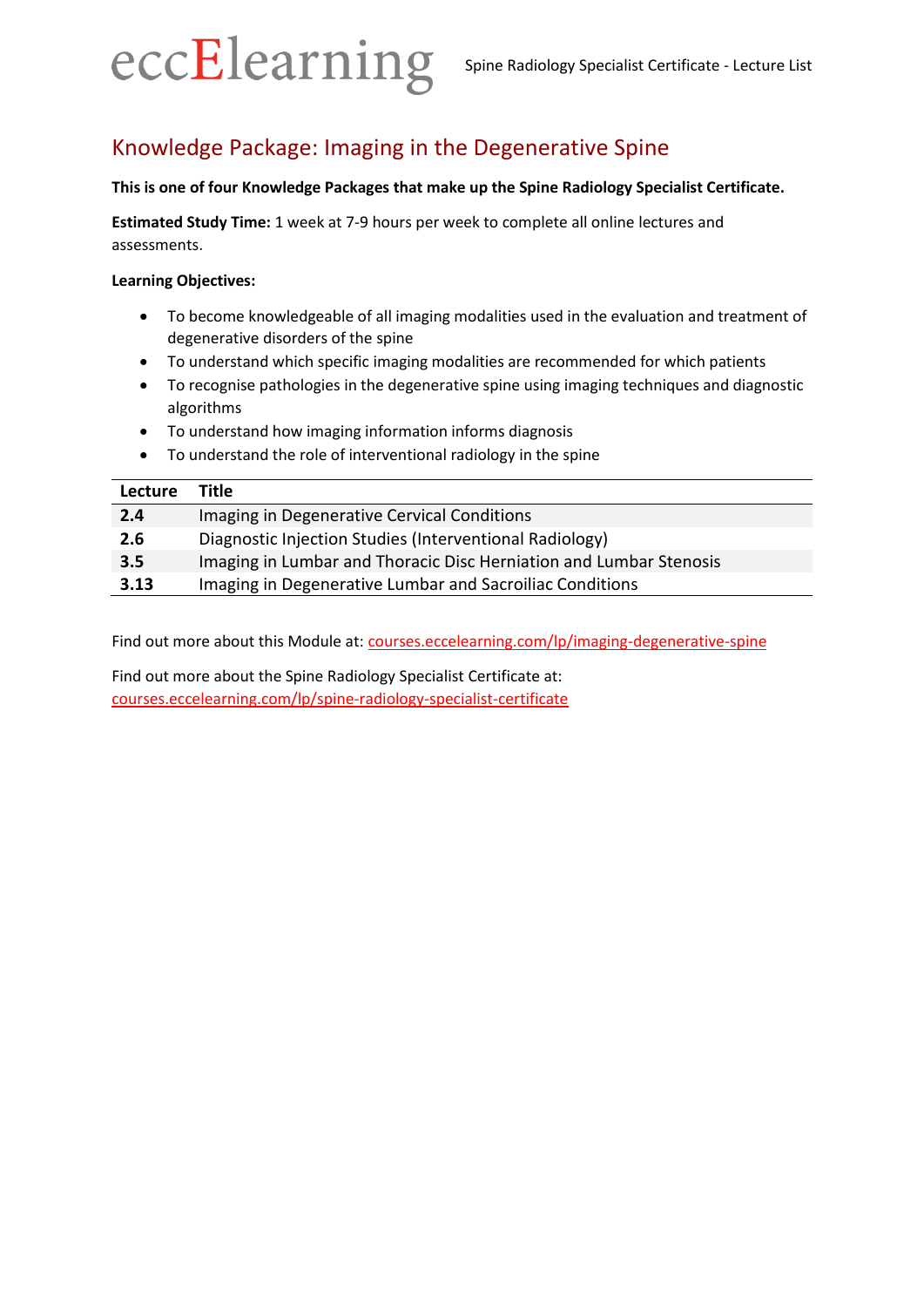

#### Knowledge Package: Imaging in the Deformed Spine

**This is one of four Knowledge Packages that make up the Spine Radiology Specialist Certificate.**

**Estimated Study Time:** 1 week at 7-9 hours per week to complete all online lectures & assessments.

**Learning Objectives:**

- To understand the modalities and role of imaging in adult deformity, including X-rays, MRI, CT and EOS
- To understand the modalities and role of imaging in paediatric deformity, including X-rays, MRI, CT, bone scans and EOS
- To understand the various parameters, such as Cobb angle, which are derived from imaging
- To understand and be able to practice strategies to limit the radiation exposure while not compromising the information required

| Lecture | Title                                                 |
|---------|-------------------------------------------------------|
| 4.2     | Adult Scoliosis and Kyphosis: Radiological Assessment |
| 4.19    | Imaging in Spondylolisthesis                          |
| 5.10    | Paediatric Deformities: Imaging                       |

Find out more about this Module at: [courses.eccelearning.com/lp/imaging-deformed-spine](https://courses.eccelearning.com/lp/imaging-deformed-spine?utm_source=eccElearning&utm_medium=PDF&utm_campaign=Lecture-List&utm_term=&utm_content=KP-RDF)